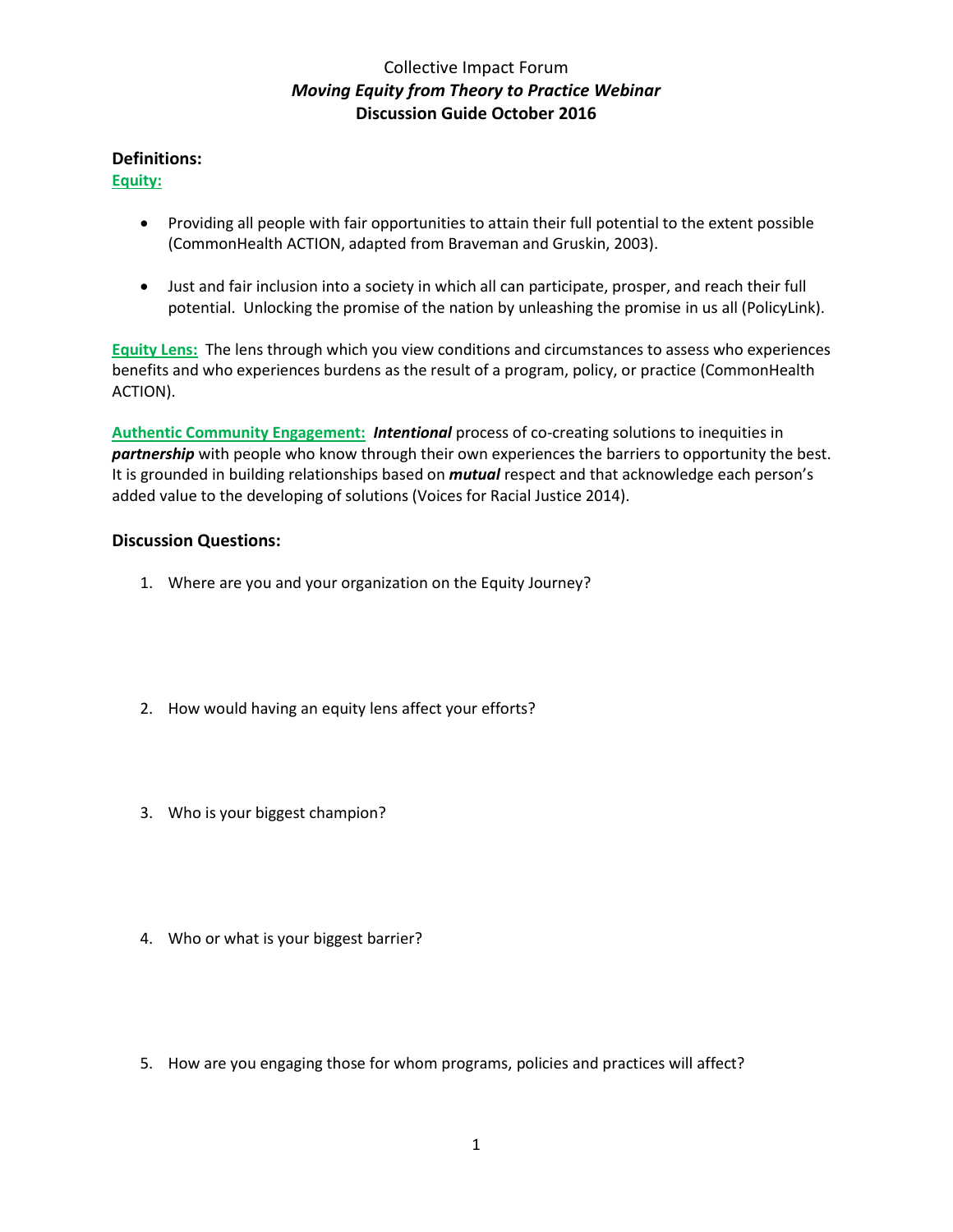# Collective Impact Forum *Moving Equity from Theory to Practice Webinar* **Discussion Guide October 2016**

- 6. Equity questions to think about:
	- Who Benefits?
	- Who pays/is harmed?
	- Who is leading?
	- Who is deciding?

# **Next Steps:**

Identify things you can do to move equity forward.

| 24 Hours            | <b>Activities</b> | People |
|---------------------|-------------------|--------|
|                     |                   |        |
|                     |                   |        |
|                     |                   |        |
|                     |                   |        |
|                     |                   |        |
| <b>7 Day Goals</b>  | <b>Activities</b> | People |
|                     |                   |        |
|                     |                   |        |
|                     |                   |        |
|                     |                   |        |
|                     |                   |        |
| <b>30 Day Goals</b> | <b>Activities</b> | People |
|                     |                   |        |
|                     |                   |        |
|                     |                   |        |
|                     |                   |        |
|                     |                   |        |
|                     |                   |        |
|                     |                   |        |